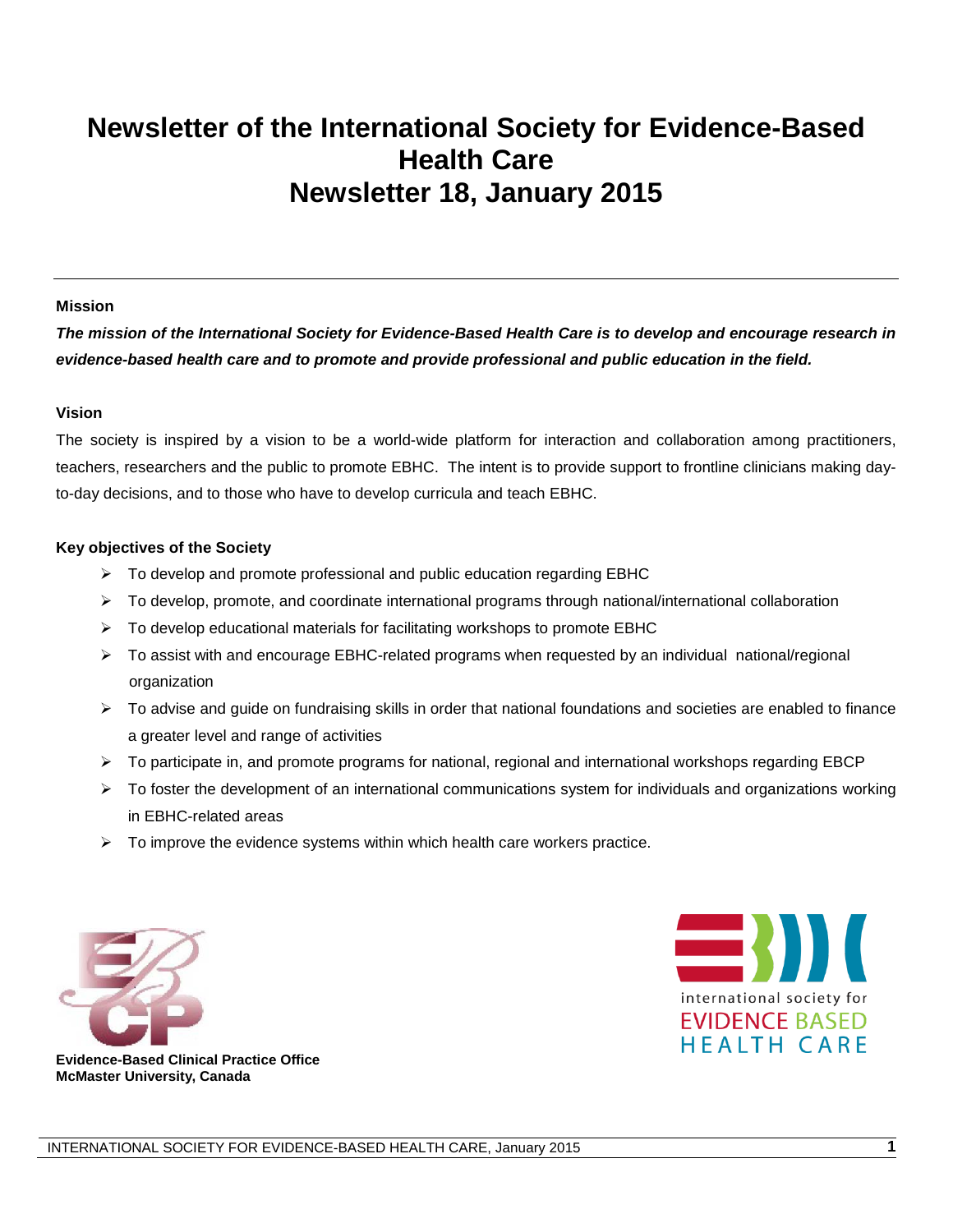### **TABLE OF CONTENTS**

#### **EDITORIALS**

#### **TEACHING & PRACTICE TIPS**

#### **RESEARCH & REVIEWS**

| Scientific hypotheses can be tested by comparing the effects of one treatment over many diseases in a |  |
|-------------------------------------------------------------------------------------------------------|--|
|                                                                                                       |  |
| Patients' Expectations of the Benefits and Harms of Treatments, Screening, and Tests. A Systematic    |  |
|                                                                                                       |  |

#### **RESOURCES & REVIEWS**

| Where can you go to find systematic reviews now funding for DARE has ceased?  13 |  |  |
|----------------------------------------------------------------------------------|--|--|
|----------------------------------------------------------------------------------|--|--|

#### **WORKSHOPS AND CONFERENCES**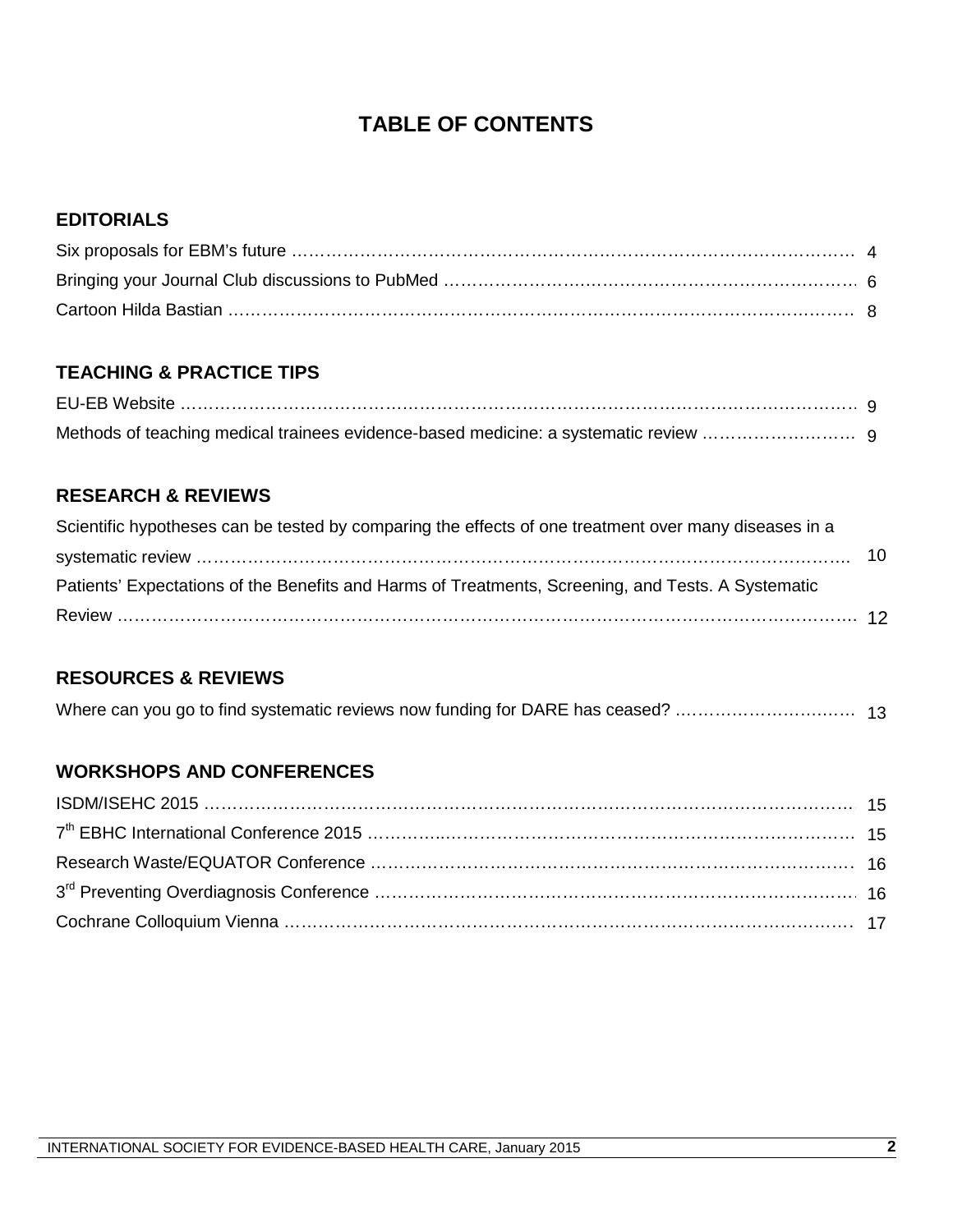## **Editorials**

Our apologies for the late newsletter. The CREBP team has been up to our ears in grant submissions. Last year's ISEHC conference in Taipei was fantastic: hundreds of delegates, and a great program that showcased the continuing evolution of EBM. In that vein, the editorial is a summary of my opening plenary on "Six Proposals for the Future of EBM". A vote at the end suggested an interest in all of them. But we will certainly see lots of shared decision making at the forthcoming joint ISDM and ISEHC conference in Sydney (details at the back of the newsletter) which has had 452 abstract submissions!

I hope many of you have already posted comments/letters in PubMedCommons? This is a great NLM initiative which overcomes the time and space constraints journals place on letters about specific articles. Now the NLM is extending this idea to include Journal Club presentations posted on PubMed (but also set up as a collection), again improving visibility of comment on published research. Melissa Vaught has written an article and instructions in this issue – please sign up! And Melissa's colleague at the NLM, Hilda Bastian has another great statistical cartoon and blog – this time on composite outcomes in trials. In teaching, we have two important things. First, is the EU-UNITY program for online teaching of EBM which the authors have kindly made freely available, and Dragan Ilic in Melbourne has kindly hosted – see the article for details and URLs. Second, there is a systematic review on teaching of EBM to medical trainees.

In one of the most important articles published last year, Tammy Hoffmann and Chris Del Mar reviewed 35 studies of how well patient's expectations of benefits and harms matched the actual benefits and harms found in trials. They didn't match: patients mostly overestimated benefits and underestimated harms, which goes a long way to explaining why we have such an epidemic of overtreatment. And it also helps illustrate the need for better patient information and shared decision making. The article received a lot of media commentaries (including the New York Times) and a couple are appended to the abstract.

Sadly, we are about to lose DARE, the Database of Reviews of Effects, but Sarah Thorning and John Rathbone tell you about some other options. Less sadly is the huge range of EBM events this. EvidenceLive is in Oxford next month, then we have the joint ISEHC-ISDM meeting in Sydney, the always delightful Sicily EBHC Conference, the 3<sup>rd</sup> PreventingOverdiagnosis conference, an EQUATOR meeting focused on the Waste in Research (based on the Lancet series), and the annual Cochrane meeting. I hope you can make at least one or two of these – they will all be great.

Paul Glasziou Twitter: @PaulGlasziou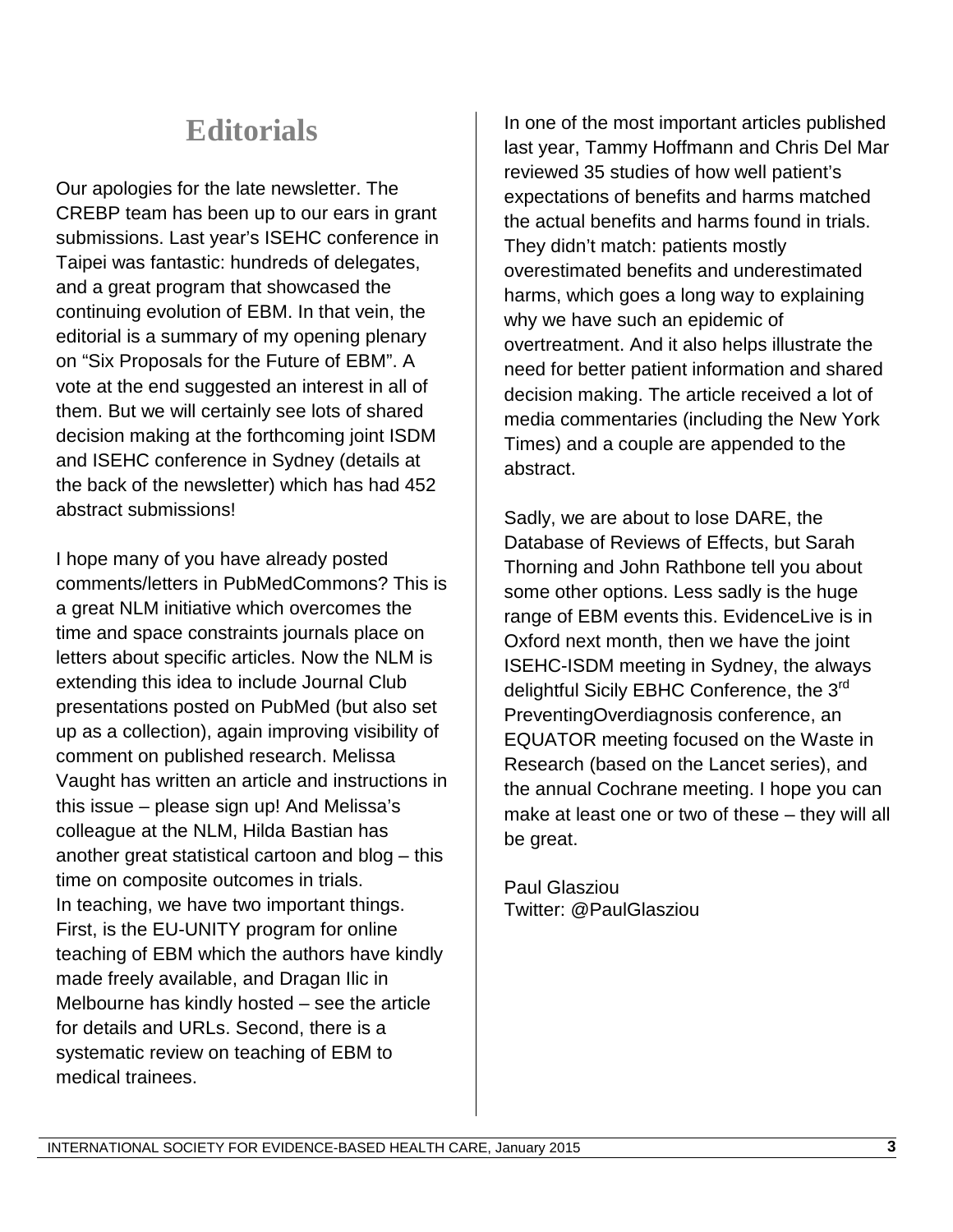## **Six proposals for EBM's future**

Paul Glasziou, Centre for Research in Evidence-Based Practice, Bond University Gordon Guyatt coined the term EBM over 20 years ago, and it has had a remarkable global influence. But EBM is not a static set of concepts set in stone tablets in the 1990's; it is a young and evolving discipline. The fundamental concept of EBM - using the best available research evidence to aid clinical care – may have changed little, but what is best and how to apply the concepts in practice continue to develop. The 3rd ISEHC conference in Taiwan, November 2014, marked another step in the evolution of evidence-based health care. On the opening plenary, I suggested 6 areas where EBM's future attention was needed.

#### **1. Don't skip "step 0", but foster doubt, uncertainty and honesty**

The "traditional" steps of EBM we teach students are: Ask, Acquire, Appraise and Apply. However, Dr Ian Scott – a physician in Brisbane – has suggested the most important step precedes these: recognizing our uncertainties. Without this "Step 0" we cannot begin the other steps. Beginners often ask detailed convoluted questions. But with experience of uncertainty we ask more basic questions about our everyday tests and treatments, and about the advice and information we are deluged by. However, we currently understand little of this step of recognizing our basic uncertainties. At McMaster Sackett often exposed disagreement about clinical signs to raise the uncertainty about what is "correct". Others simply reward students for saying "I don't know", instead of treating ignorance as an admission of failure.

Both are excellent ideas, but, compared with the other steps of EBM, we have few ideas and almost no research on how best to do "step 0". We need to do much more.

#### **2. Beware overdiagnosis: our definitions are as important as our tests**

For much of the brief history of EBM we have taken diagnostic definitions for granted, using them as a starting point to study prognosis or treatment. However, definitions of disease often move over time: either incidentally through improved technology such as spiral CT scans for pulmonary embolism - or through deliberate changes - such as the lowering of thresholds for diseases like diabetes, hypertension or osteoporosis.

"Overdiagnosis" has been low on the EBM radar, but has grown to be one of the largest problems facing medicine[1]. As one example, take the 3-fold growth in the incidence of thyroid cancer in the USA, Australia and other countries. Is that radiation or diet? Probably neither; more probably it is an epidemic of diagnosis, not an epidemic of cancer. Thyroid cancer mortality is unchanged. Even more dramatic is the 15-fold increase in thyroid cancer in South Korea[2] which arose from the ease with which it was added to national screening programs. Though less dramatic most cancers have seen substantial rises in incidence which appear to be overdetection rather than true increases. Many other diseases have seen changes in definitions, with most expanding. A recent analysis of guidelines which changed 14 disease definitions found 10 widened and only 1 narrowed the definition[3].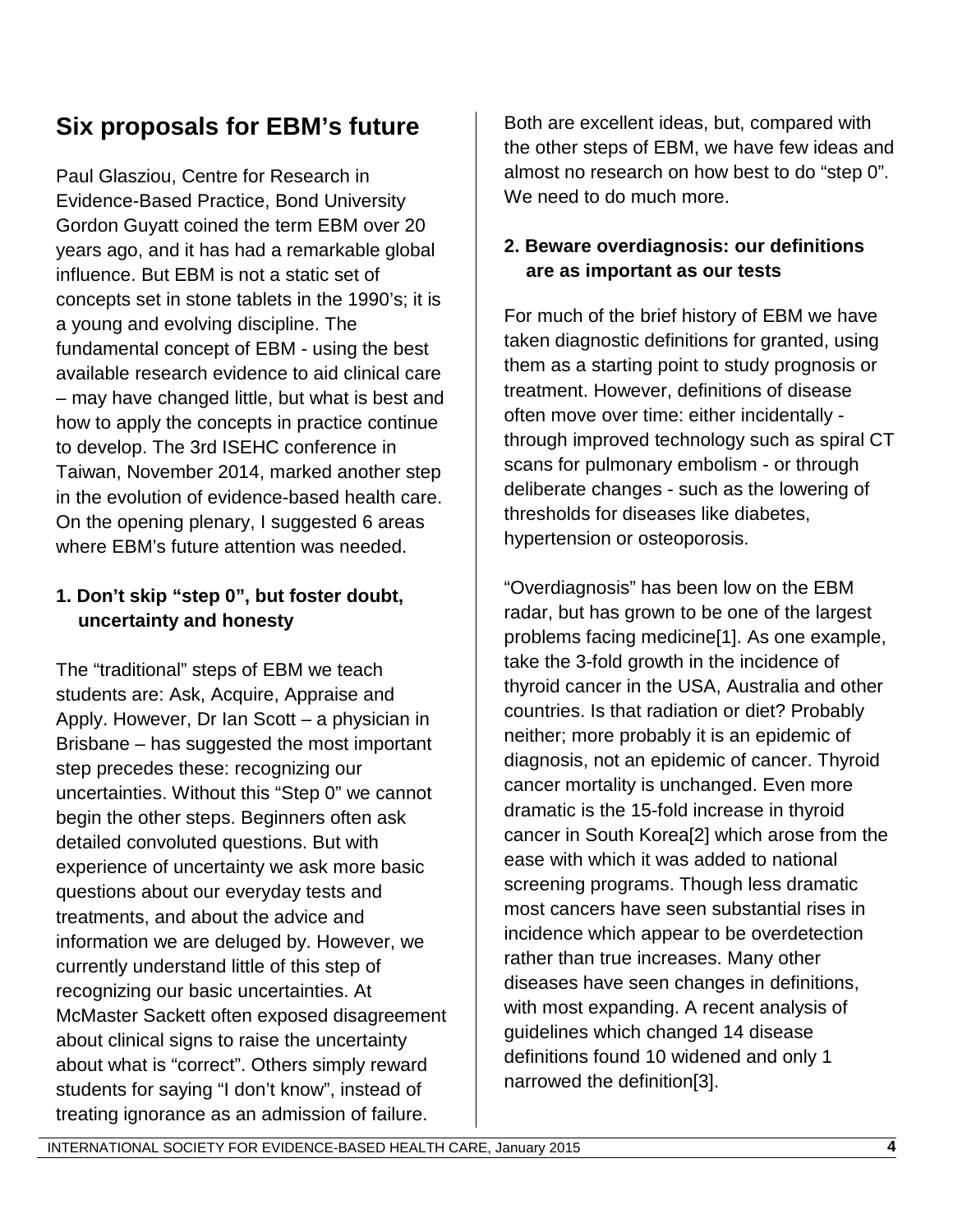This Overdiagnosis causes problems with interpretation of our evidence about the prognosis and treatment of diseases, as the spectrum has been changed and sometimes dramatically. However, Overdiagnosis is such a threat to the sustainability of medicine, that it is a worthy EBM topic in its own right.

#### **3. It is the patient's decision: practice and teach Shared Decision Making alongside EBM**

EBM has always expressed sympathy with the ideas of shared decision making. For example the Sackett textbook definition is: "Evidencebased medicine is the integration of best research evidence with clinical expertise and patient values". But the step of sharing decision making gets much less attention than searching skills or critical appraisal in our EBM textbooks and teaching. We need to be much more explicit about the "how to" and teach, as part of the steps of EBM, both generic shared decision making ("options talk" and "decision talk") and the use of decision aids. A small step is to incorporate SDM into tutorials on critical appraisal. For example, after doing a critical appraisal I often end with students doing a role play of explaining its meaning: one plays doctor, one plays patient; then we have feedback using "Pendleton rules" – from the "doctor" then the "patient" then everyone else; we then swap roles and do again. A similar process could also be done to allow practice with using a decision aid. Taking SDM more seriously is not only a good thing in itself, but would also help overcome the common misconception of EBM as a rigid discipline which is not patients centred[4].

#### **4. Take non-drug interventions as seriously as pharmaceuticals**

If a drug which reduced hospital re-admissions for patients with chronic airways disease by 70%; or cut invasive melanoma rates by 50%; or prevented 50% of malaria cases; or prevented 50% of breech births we would clamour for access. But these non-drug treatments are neglected: exercise ("pulmonary rehabilitation"), daily sunscreen, insecticideimpregnated bed nets, and external cephalic version (turning the baby via the mother's abdominal wall). We neglect them partly because they are not available in a single place, equivalent to a pharmacopoeia[5]. To avoid this availability bias, those working in EBM need to put more effort into non-drug interventions than drug interventions to redress our imbalance. The Royal Australian College of General Practitioners has pilot a Handbook of NonDrug Interventions www.racgp.org.au/HANDI - but a global effort is needed to extend this to other disciplines and countries.

### **5. Build clinical practice "laboratories" to study translation and uptake**

Courses in EBM usually spend most time on the theory and skills, but very little  $-$  or none  $$ on how to integrate these skills into bedside care. However, the clinical practice of EBM tends to go unrecorded, remaining out of public view and discussion, which limits the exchange and evolution of methods. We need to better record, evaluate and teach the different ways of "doing" EBM in the clinical setting. In a series of interviews at the CEBM in Oxford, I talked with a dozen leading EBM practitioners in different clinical disciplines. They had very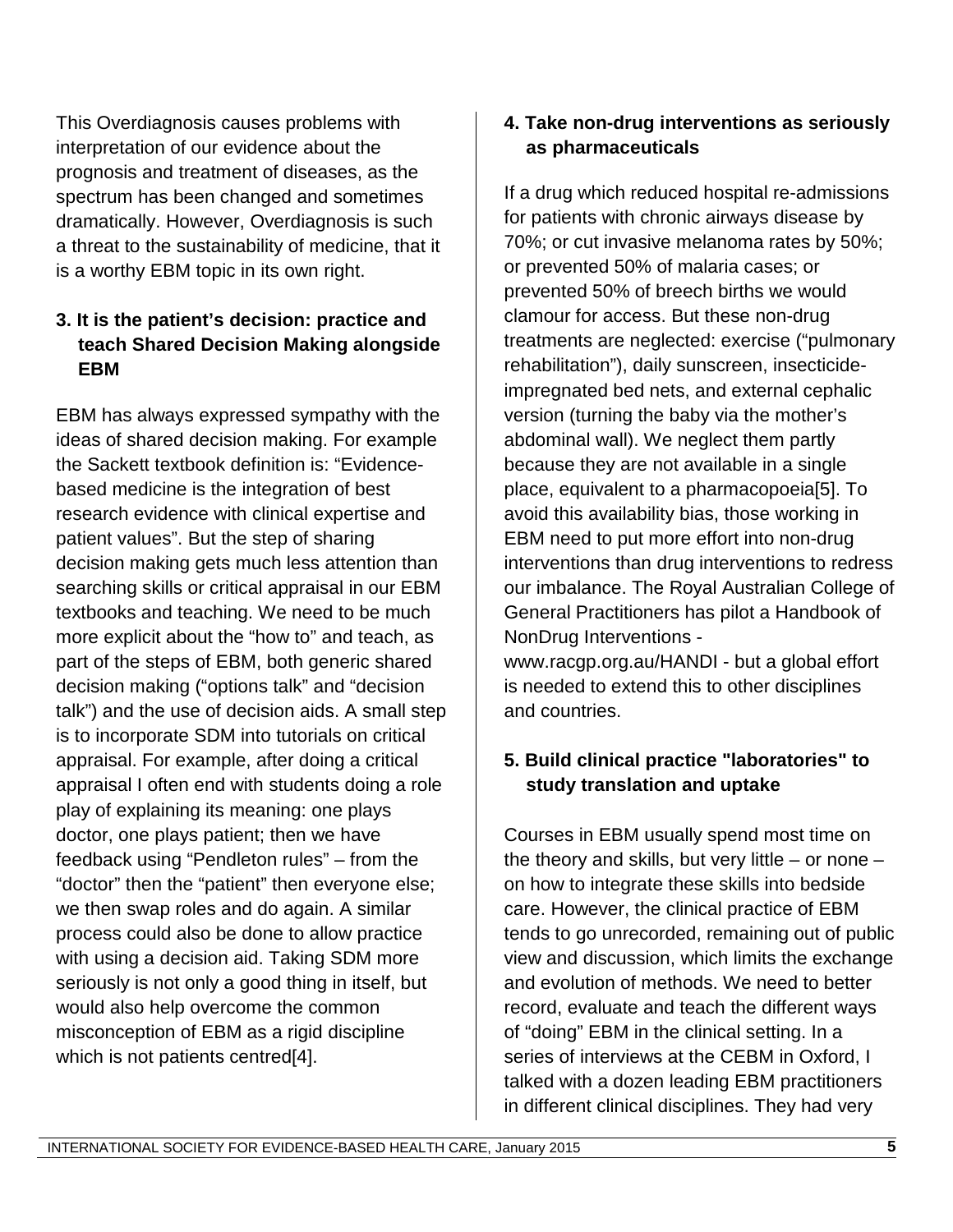different ways of going about EBM in paediatric oncology, perinatal medicine, surgery, emergency medicine, and general practice. Of course, there are necessary differences, but we may also learn and adapt by finding out the processes of others. We need to treat the methods for the efficient and effective bedside practice of EBM as seriously as we treat the methods for doing a systematic review. To do this, we will need "EBM laboratories" where we can readily observe, record, and analyse process of using evidence in practice.

#### **6. Invest long-term in automating evidence synthesis**

The costs of gene sequencing have dropped dramatically in the last decade: more than 50% per year. This dramatic drop in cost was not chance, but a serious investment in doing sequencing faster, better, and cheaper. By contrast, the costs of evidence synthesis have been increasing as we have increased the rigour of the process. That cost is inhibiting the use and uptake of evidence in practice, with our information landscape littered with out-ofdate systematic reviews. We need to dramatically speed up the processes through standardising, streamline, and – most importantly – automating many of the dozen or so steps in doing a systematic review or other evidence synthesis[6]. It will take time and resources to achieve this – maybe reducing the time by 50% per year – but we need to ignore some of the specific review alligators and start draining the process swamp. Without this automation, we will fall further behind with reviews and updates. And that will mean such reviews are seen as less relevant to practice. If I had my time again, I would have started on these sooner. But as a wise ecologist once

said: the best time to plant a tree is 50 years ago, the second best time is today.

#### **Referenc***e***s**

- 1. Glasziou P, Moynihan R, Richards T, Godlee F. Too much medicine; too little care. BMJ. 2013 Jul 2;347:f4247.
- 2. Ahn HS, Kim HJ, Welch HG. Korea's thyroid-cancer "epidemic"--screening and overdiagnosis. N Engl J Med. 2014 Nov 6;371(19):1765-7.
- 3. Moynihan RN, Cooke GP, Doust JA, Bero L, Hill S, Glasziou PP. Expanding disease definitions in guidelines and expert panel ties to industry: a cross-sectional study of common conditions in the United States. PLoS Med. 2013 Aug;10(8):e1001500.
- 4. Hoffmann T, Montori VM, Del Mar C. The connection between evidence-based medicine and shared decision making. JAMA. 2014 Oct 1;312(13):1295-6.
- 5. Glasziou PP. Promoting evidence-based non-drug interventions: time for a nonpharmacopoeia? Med J Aust. 2009 Jul 20;191(2):52-3.
- 6. Tsafnat G, Dunn A, Glasziou P, Coiera E. The automation of systematic reviews. BMJ. 2013 Jan 10;346:f139.

## **Bringing your Journal Club discussions to PubMed**

#### **Melissa Vaught**

Around the world, the journal club is a cornerstone engagement with the scholarly literature. Whether in face-to-face meetings or on social media platforms, researchers,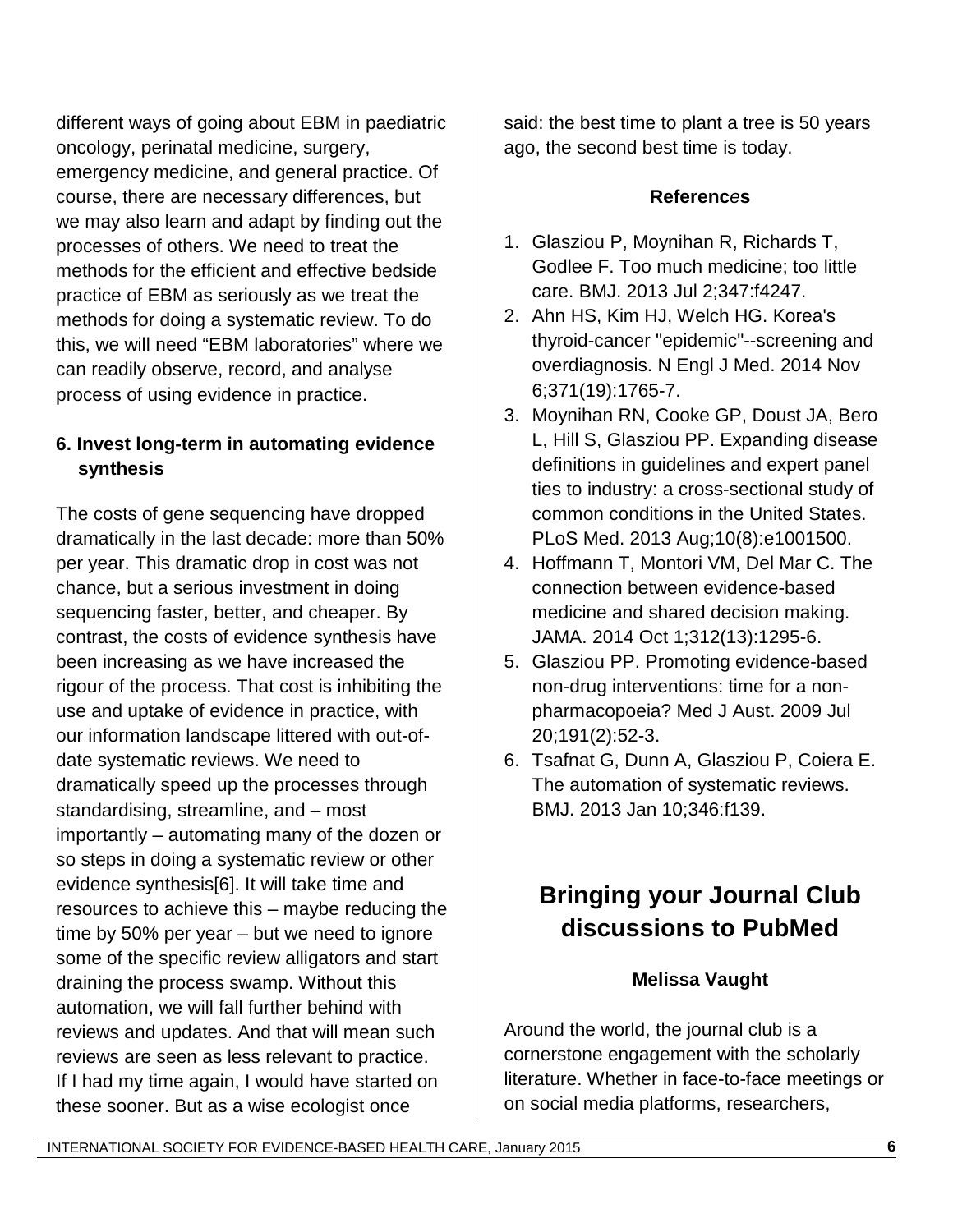physicians, and trainees gather to debate and converse about publications. Participants share their views on methods and interpretations of results. They discuss how publications fit into a broader context or might inform their own research or practice.

In short, the journal club can represent a major intellectual investment – and a long-standing form of post-publication evaluation.

Yet often, the analyses and ideas don't travel far beyond core participants. Digital records and virtual journal clubs can help deliver the discourse to others. Still, wouldn't it be fantastic if more of us could see what these groups have to say?

That's the goal of PubMed Commons Journals Clubs.

For more than a year now, [PubMed Commons](http://www.ncbi.nlm.nih.gov/pubmedcommons/) has provided a forum for many scientists, clinicians, and others to share opinions and information about citations in biomedicine and health. With the introduction of [PubMed](http://www.ncbi.nlm.nih.gov/pubmedcommons/journal-clubs/about/)  [Commons Journal Clubs,](http://www.ncbi.nlm.nih.gov/pubmedcommons/journal-clubs/about/) we hope to connect more journal club discussions to PubMed citations. These accounts will allow journal clubs to establish their own identity on PubMed Commons and post comments to any PubMed record. These comments can highlight key points and questions, as well as provide links, for example, to contextual literature or more extensive discussions

The Centre for Research in Evidence-Based Practice (CREBP) Journal Club at Bond University is one of our first PubMed Commons Journal Clubs. For instance, they covered a long-term follow-up trial on the recurrence of

acute otitis media after antibiotic treatment. They posted a comment to [PubMed Commons,](http://www.ncbi.nlm.nih.gov/pubmed/19567910#cm19567910_8401) including a link to their webpage where more notes from their discussion were available. A reader of the comment can learn more about the CREBP Journal Club by clicking on their name and following the link to their **PubMed** [Commons Journal Club profile page.](http://www.ncbi.nlm.nih.gov/myncbi/crebp.journal%20club.1/profile)

As more PubMed Commons Journal Clubs join, we'll be looking at ways we can actively support networking with other groups and researchers.

PubMed Commons Journal Club accounts are currently open to journal clubs discussing literature for research, graduate and postgraduate education, or continuing professional education. A PubMed Commons member who participates in the journal club serves as guarantor, responsible under the [PubMed Commons Guidelines.](http://www.ncbi.nlm.nih.gov/pubmedcommons/help/guidelines/) For more information or to apply for a Journal Club account, email

[pubmed.commons@ncbi.nlm.nih.gov.](mailto:pubmed.commons@ncbi.nlm.nih.gov)

*A portion of this was adapted from PubMed Commons Blog "Introducing PubMed Commons Journal Clubs". Read more at:*  [http://pubmedcommonsblog.ncbi.nlm.nih.gov/2](http://pubmedcommonsblog.ncbi.nlm.nih.gov/2014/12/17/introducing-pubmed-commons-journal-clubs/) [014/12/17/introducing-pubmed-commons](http://pubmedcommonsblog.ncbi.nlm.nih.gov/2014/12/17/introducing-pubmed-commons-journal-clubs/)[journal-clubs/](http://pubmedcommonsblog.ncbi.nlm.nih.gov/2014/12/17/introducing-pubmed-commons-journal-clubs/)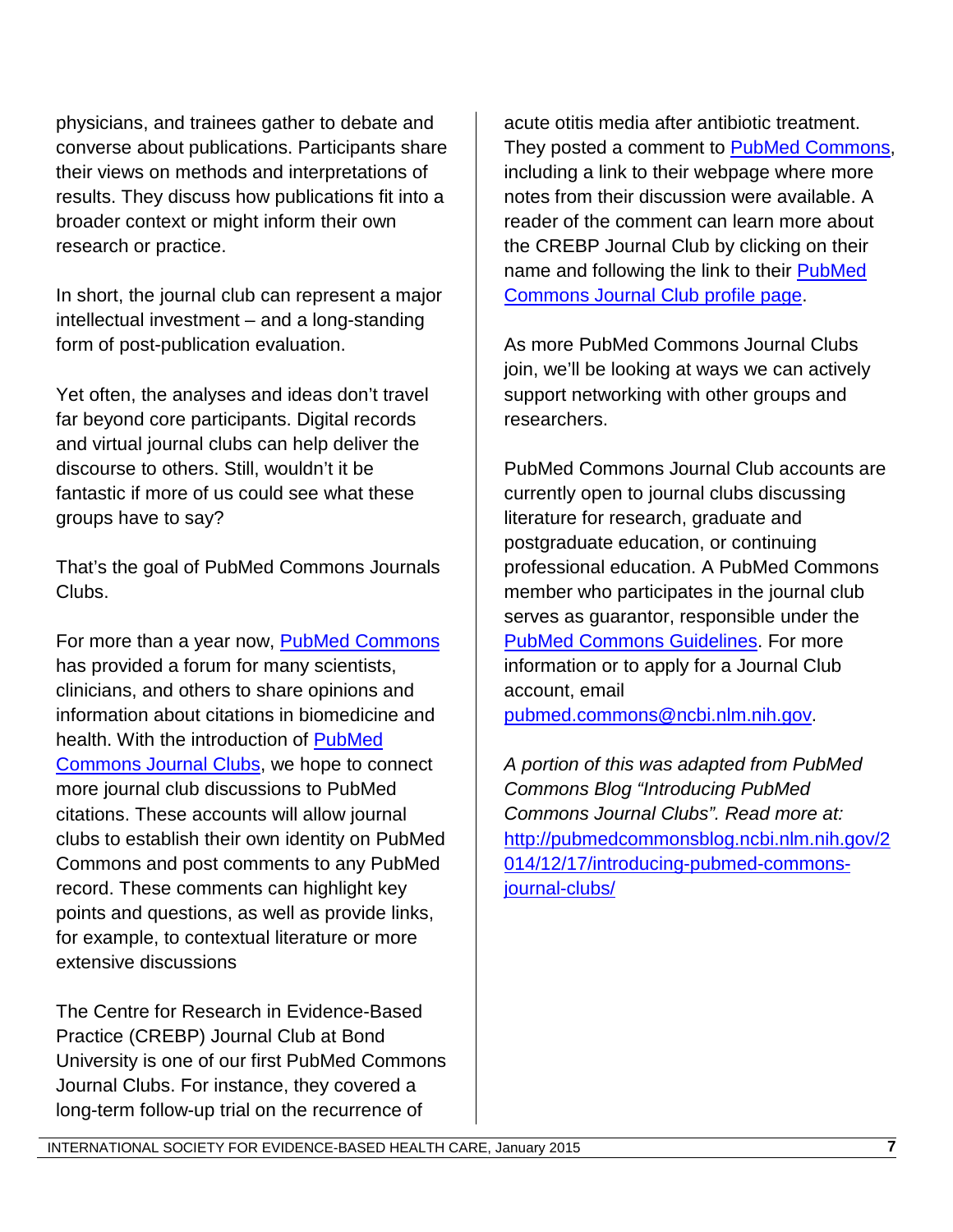### **Let's Play Outcome Mash-Up – A Clinical Trial Shortcut Classic!**

#### **Hilda Bastian**

AN EARLY PROTOTYPE FOR GENERATING CLINICAL TRIAL OUTCOME SHORTCUTS.



*Deciphering trial outcomes can be a tricky business. As if many measures aren't hard enough to make sense of on their own, they are often combined in a complex maneuver called a composite endpoint (CEP) or composite outcome.* 

*The composite is treated as a single outcome. And journalists often phrase these outcomes in ways that give the impression that each of the separate components has improved.*

*Here's an example from the* [New York Times](http://www.nytimes.com/2014/11/18/health/study-finds-alternative-to-statins-in-preventing-heart-attacks-and-strokes.html?_r=0)*, reporting on the results of a major trial from the last American Heart Association conference:*

"There were 6.4% fewer cardiac events - heart disease deaths, heart attacks, strokes, bypass surgeries, stent insertions and hospitalization for severe chest pain..."

*That individual statement sounds like the drug reduced deaths, bypasses, stents, and hospitalization for unstable angina, doesn't it? But it didn't. The modest effect was on non-fatal heart attacks and stroke only.\**

*CEPs are increasingly common: by 2007, [well](http://www.ncbi.nlm.nih.gov/pubmed/18981486)  [over a third](http://www.ncbi.nlm.nih.gov/pubmed/18981486) of cardiovascular trials were using them. CEPs are a clinical trial shortcut because you need fewer people and less time to hit a jackpot. A trial's main pile of chips is riding on its pre-specified [primary outcome:](http://www.esourceresearch.org/eSourceBook/ClinicalTrials/4Endpoints/tabid/200/Default.aspx) the one that answers the trial's central, most important question.*

*The primary outcome determines the size and length of the trial, too. For example, if the most important outcome for a chronic disease treatment is to increase the length of people's lives, you would need a lot of people to get enough events to count (the event in this case would be death). And it would take years to get enough of those events to see if there's anything other than a dramatic, sudden difference.*

*But if you combine it with one or more other outcomes - like non-fatal heart attacks and strokes - you'll get enough events much more quickly. Put in lots, and you're really hedging your bets.*

**….** continued at [http://statistically](http://statistically-funny.blogspot.com.au/search?updated-min=2015-01-01T00:00:00-05:00&updated-max=2016-01-01T00:00:00-05:00&max-results=1)[funny.blogspot.com.au/search?updated-min=2015-](http://statistically-funny.blogspot.com.au/search?updated-min=2015-01-01T00:00:00-05:00&updated-max=2016-01-01T00:00:00-05:00&max-results=1) [01-01T00:00:00-05:00&updated-max=2016-01-](http://statistically-funny.blogspot.com.au/search?updated-min=2015-01-01T00:00:00-05:00&updated-max=2016-01-01T00:00:00-05:00&max-results=1) [01T00:00:00-05:00&max-results=1](http://statistically-funny.blogspot.com.au/search?updated-min=2015-01-01T00:00:00-05:00&updated-max=2016-01-01T00:00:00-05:00&max-results=1)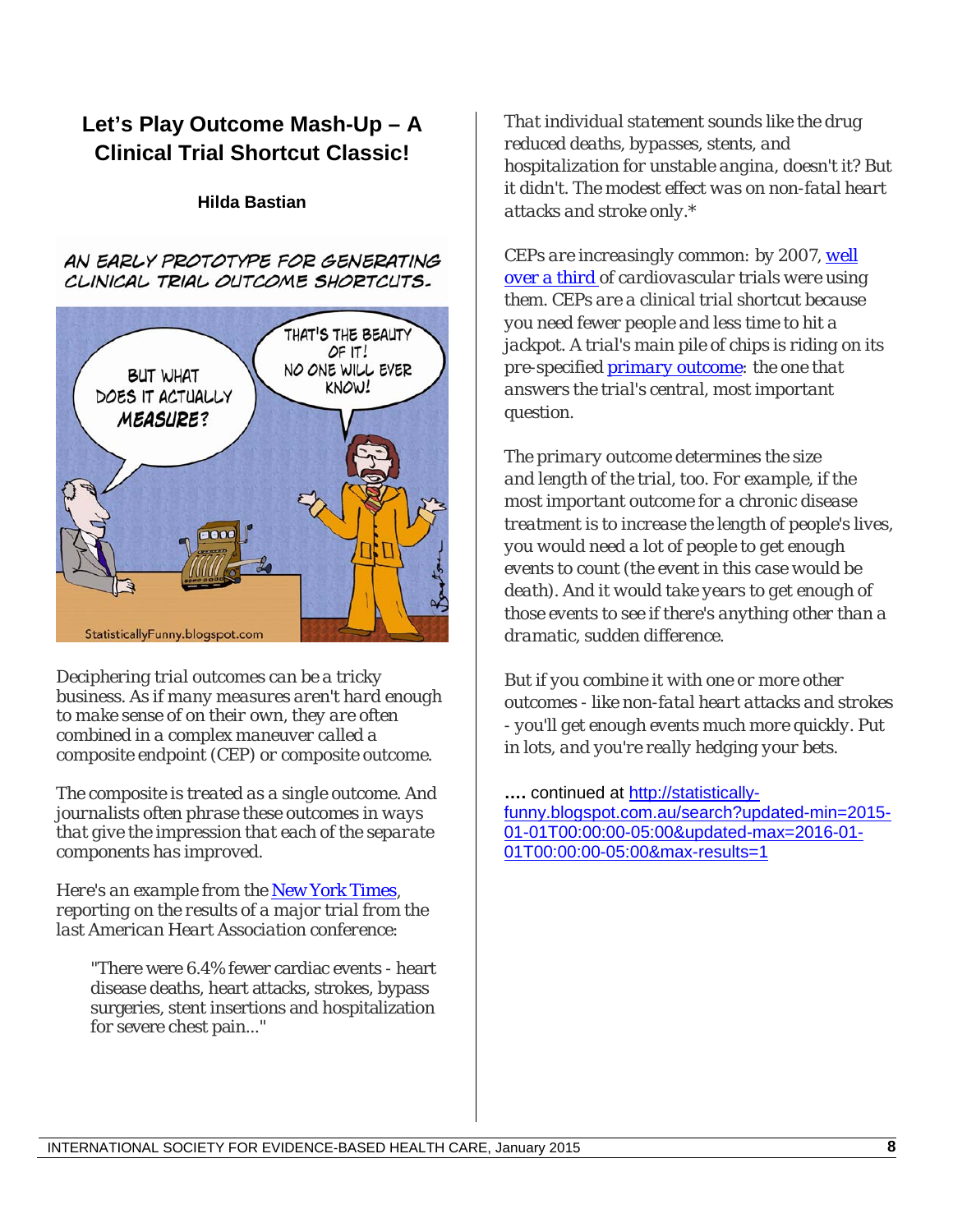# **Teaching & Practice Tips**

## **EU-EBM website**

The EU-EBM website has recently been relocated to the following URL:

#### [http://www.ebm-unity.med.monash.edu/.](http://www.ebm-unity.med.monash.edu/)



The EU-EBM website provides courses for users wishing to learn about the EBM process, as well as a train the trainers program for those wishing to teach EBM.

The EBM users course provides five interactive modules on defining clinical questions; searching the evidence, appraising the evidence (including trial methodology and biostatistics), application of the evidence and implementation of the evidence into practice. The EBM 'train the trainers' course provides six interactive modules on how to teach EBM including modules on different teaching strategies and assessment.

Learning modules incorporate audio-visual media, as well as tools and examples of EBM teaching and learning. The EU EBM Unity project was originally funded by the Leonardo da Vinci national agency and has resulted in a number of publications since its initial launch

### [\(http://www.ebm-](http://www.ebm-unity.med.monash.edu/publications.html)

[unity.med.monash.edu/publications.html\)](http://www.ebm-unity.med.monash.edu/publications.html).

| Last update: October 7, 2013                            |                                                                                                                                              |
|---------------------------------------------------------|----------------------------------------------------------------------------------------------------------------------------------------------|
| <b>EU-EBM</b> (Evidence Based Medicine) Courses         |                                                                                                                                              |
| 777777444<br><b>ABM_chadents</b><br><b>SRM</b> building | <b>ELI EU-EBM Training the Trainers Project : PUBLICATIONS</b>                                                                               |
| <b>GLOSSARY</b>                                         | <b>EBM TTT PROJECT - INTERIM REPORT</b>                                                                                                      |
| <b>JUNOBOOK</b><br><b><i>RUBLICATIONS</i></b>           | DOWNLOAD PDF (808 KB)                                                                                                                        |
| <b>NEWS AND EVENTS</b><br><b>ANOUTLUE</b>               | "A systematic review of postgraduate teaching in evidence-based medicine and critical appraisal"                                             |
| CONTACTS                                                | Coomarasamy A. Taylor R. Khan KS.                                                                                                            |
|                                                         | Med Teach. 2003 Jan:25(1):77-81. Review.                                                                                                     |
|                                                         | "What is the evidence that postgraduate teaching in evidence based medicine changes anything? A systematic review."                          |
|                                                         | Coomarasamy A. Khan KS.                                                                                                                      |
|                                                         | BMJ, 2004 Oct 30:329(7473):1017. Review.                                                                                                     |
|                                                         | "A clinically integrated curriculum in Evidence-based Medicine for just-in-time learning through on-the-job<br>training: The EU-EBM project" |
|                                                         |                                                                                                                                              |

### **Methods of teaching medical trainees evidence-based medicine: a systematic review**

**Ilic D, Maloney S**

*Medical Education 2014; 48: 124–135*

#### **ABSTRACT:**

**Context:** The principles of evidence-based medicine (EBM) provide clinicians with the ability to identify, source, appraise and integrate research evidence into medical decision making. Despite the mantra of EBM encouraging the use of evidence to inform practice, there appears little evidence available on how best to teach EBM to medical trainees. A systematic review was performed to identify what type of educational method is most effective at increasing medical trainees' competency in EBM.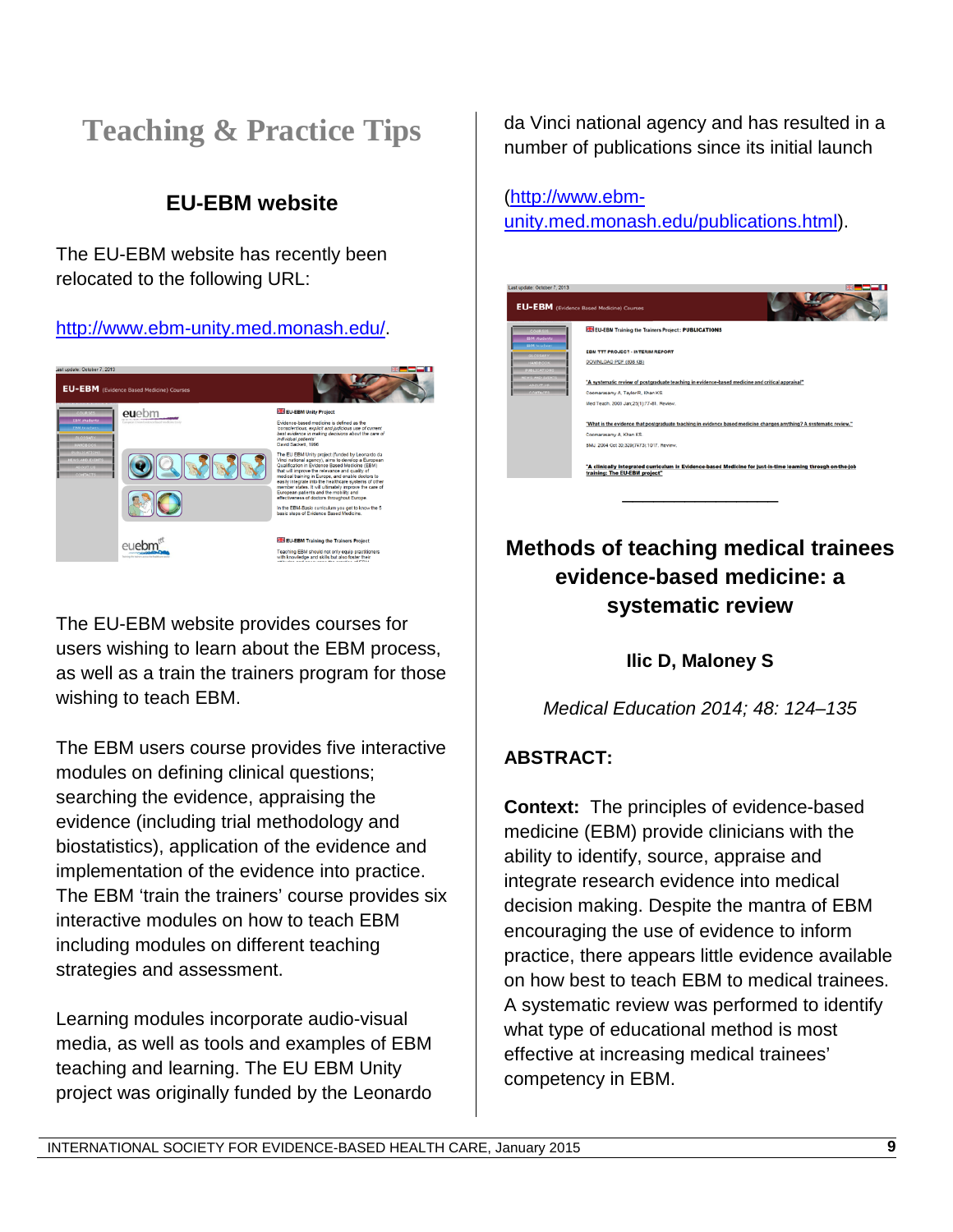**Methods:** A systematic review of randomised controlled trials (RCTs) was performed. Electronic searches were performed across three databases. Two reviewers independently searched, extracted and reviewed the articles.

The quality of each study was assessed using the Cochrane Collaboration's risk of bias assessment tool.

**Results:** In total, 177 citations were returned, from which 14 studies were RCTs and examined for full text. Nine of the studies met the inclusion criteria and were included in this review. Learner competency in EBM increased post-intervention across all studies. However, no difference in learner outcomes was identified across a variety of educational modes, including lecture versus online, direct versus self-directed, multidisciplinary versus discipline-specific groups, lecture versus active small group facilitated learning.

**Conclusions:** The body of evidence available to guide educators on how to teach EBM to medical trainees is small, albeit of a good quality. The major limitation in assessing risk of bias was the inability to blind participants to an educational intervention and lack of clarity regarding certain aspects within studies.

Further evidence, and transparency in design, is required to guide the development and implementation of educational strategies in EBM, including modes of teaching and the timing of delivering EBM content within the broader medical curriculum. Further research is required to determine the effects of timing, content and length of EBM courses and teaching methods.

## **Research & Reviews**

**Scientific hypotheses can be tested by comparing the effects of one treatment over many diseases in a systematic review**

### **Chen YF, Hemming K, Chilton PJ, Gupta KK, Altman DG, Lilford RJ**

*J Clin Epidemiol* 2014; **67**(12): 1309-19.

### **ABSTRACT:**

*Objectives:* To describe the use of systematic reviews or overviews (systematic reviews of systematic reviews) to synthesize quantitative evidence of intervention effects across multiple indications (multiple-indication reviews) and to highlight issues pertaining to such reviews.

*Study Design and Setting:* MEDLINE was searched from 2003 to January 2014. We selected multiple-indication reviews of interventions of allopathic medicine that included evidence from randomized controlled trials. We categorized the subject areas evaluated by these reviews and examined their methodology. Utilities and caveats of multipleindication reviews are illustrated with examples drawn from published literature.

*Results:* We retrieved 52 multiple-indication reviews covering a wide range of interventions. The method has been used to detect unintended effects, improve precision by pooling results across indications, and examine scientific hypotheses across disease classes.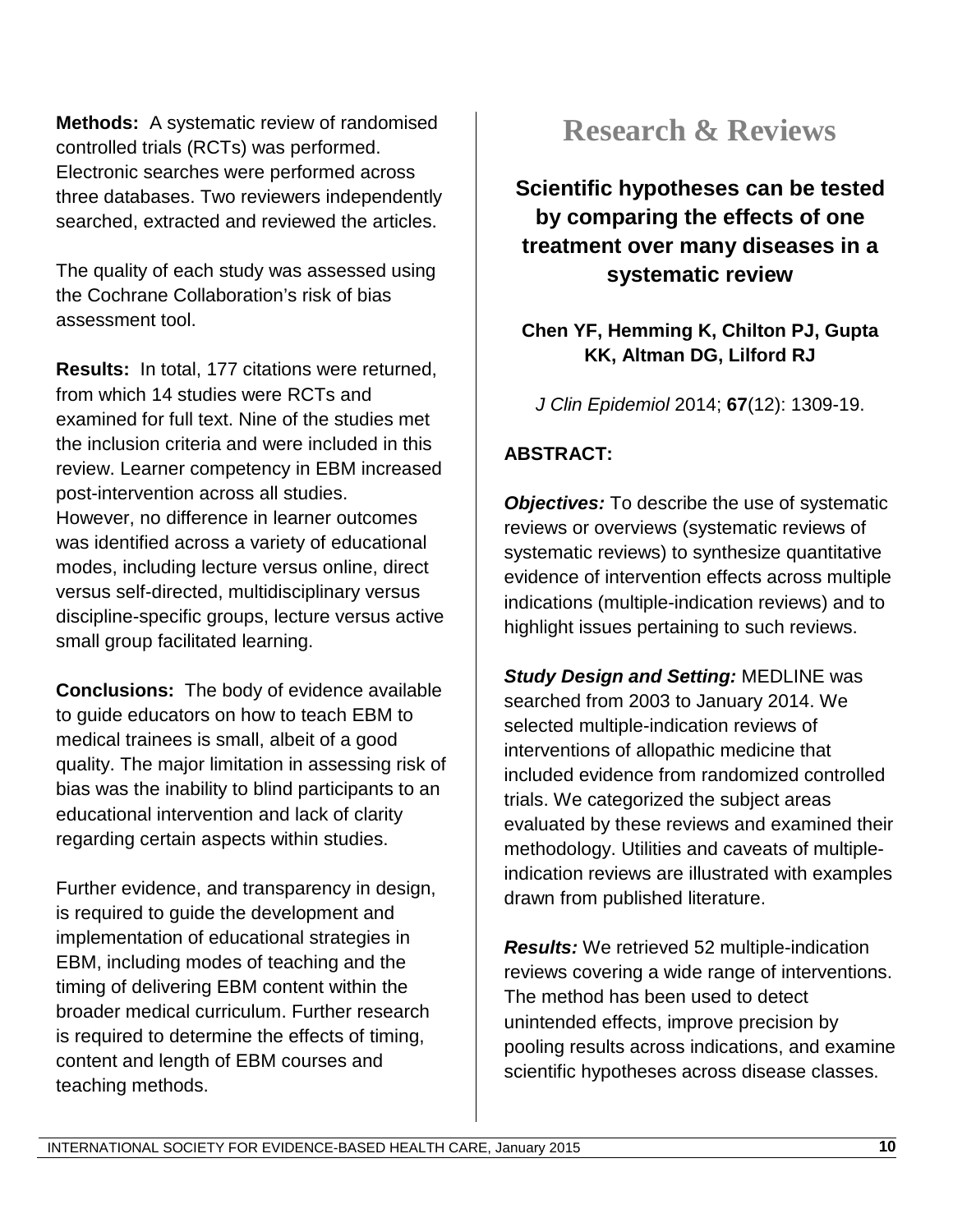*Conclusion:* Systematic reviews of interventions are typically used to evaluate the effects of treatments, one indication at a time. Here, we argue that, with due attention to methodological caveats, much can be learned by comparing the effects of a given treatment across many related indications.

#### **COMMENTARY:**

This very informative and interesting paper highlights the utilities and caveats in the use of multiple-indication reviews. Producers of systematic reviews should consider using this kind of reviews instead of, or in addition to, reviews focusing on a single indication. Important information that we cannot get with traditional methods (single-indication reviews) can be achieved if this methodology is followed. For example, multiple-indication reviews are very useful in the fight against antibiotic resistance. Providing Health Care Professionals and patients with comprehensive information about the risk of adverse effects and the benefit-harm trade-off may reduce their desire for use of antibiotics.

Chen et al identified three uses of multipleindication reviews. However, one might argue that the use of this kind of review can be broadly categorised as either:

- To get a better estimate of the effectiveness or harms *E.g. What are the adverse effects of* 
	- *amoxicillin? (P\* I C H1, H2, …)*
- To examine heterogeneity across indications or interventions *E.g., When are prophylactic antibiotics effective? (P1, P2, P3, … I C O1),*

*E.g., What is the optimum timing of prophylactic antibiotics before any surgery? (P\* I1 I2 I3, … C O1)*

(PICO notation:  $P^*$  = any disease; P1 P2 P3 = set of disease,  $11$  I2 I3 = set of interventions, C  $=$  comparison, O1 = outcome, H = harm) When undertaking a multiple-indication review much attention has to be paid to the methodologically caveats such as 'overlapping' of included reviews; the extra level of complexity (potential heterogeneity in the contributing systematic reviews, in addition to heterogeneity in the primary trials); potential confounders (e.g. methodological quality of included studies and reviews) and risk of bias (e.g. different duration or dose of tested treatment or different control groups). Some of these methodological challenges can be dealt with in the designing of the review and some should be taken into account in the analytical approach. 'Overlapping' can be circumvented if only the data from the originals trials are included in the multiple-indication review. However, if the multiple-indication review is based on results from systematic reviews one need to take account of the potential 'overlapping' of included studies and software routines to conduct these reviews - especially a 2-step frequentist approach - would be desirable.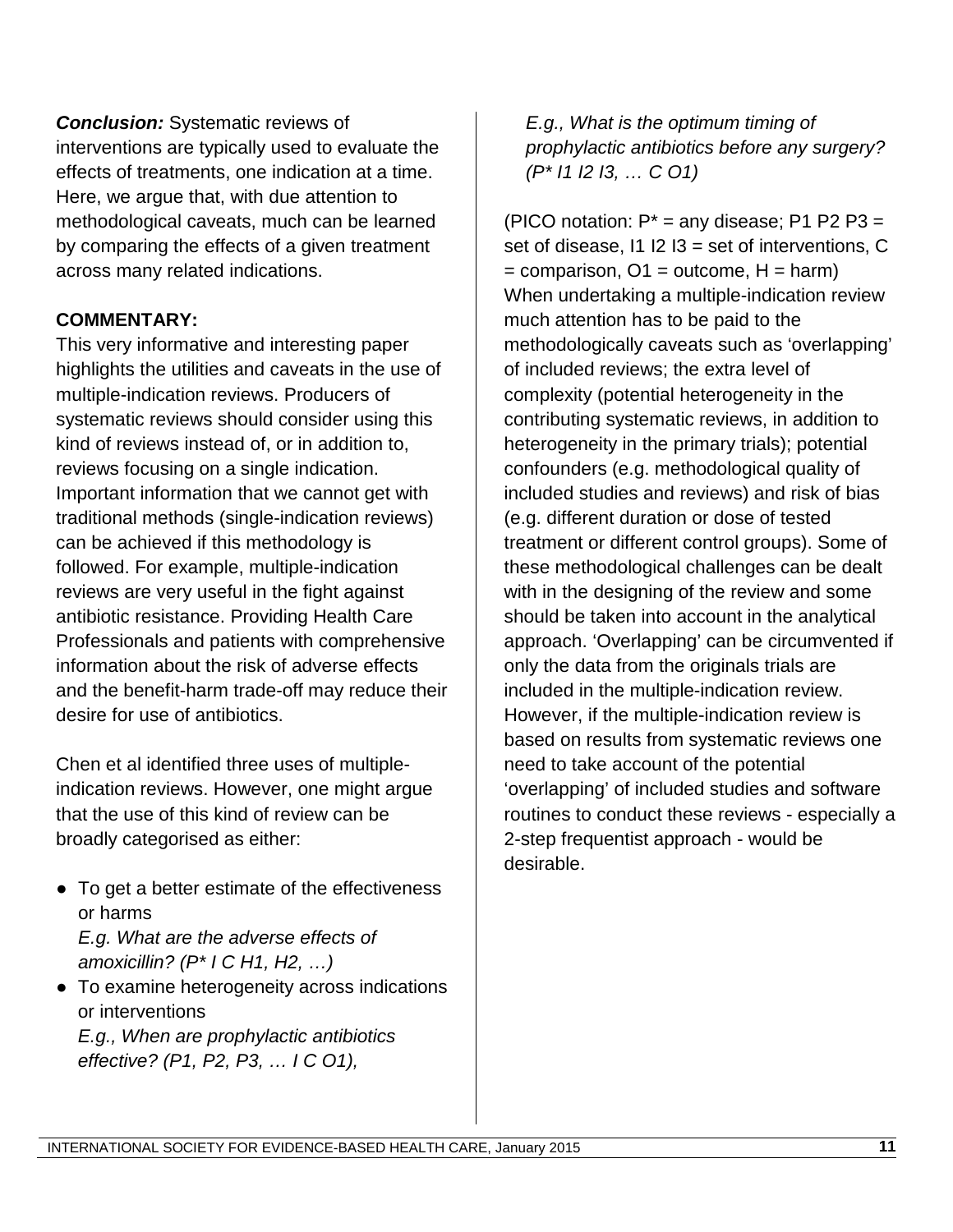### **Patients' Expectations of the Benefits and Harms of Treatments, Screening, and Tests. A Systematic Review**

### **Hoffmann T, Del Mar C**

*JAMA Intern Med.* 2015;175(2):274-286.

### **ABSTRACT:**

**Importance:** Unrealistic patient expectations of the benefits and harms of interventions can influence decision making and may be contributing to increasing intervention uptake and health care costs.

**Objective:** To systematically review all studies that have quantitatively assessed patients' expectations of the benefits and/or harms of any treatment, test, or screening test.

*Evidence Review:* A comprehensive search strategy was used in 4 databases (MEDLINE, Embase, Cumulative Index to Nursing and Allied Health Literature, PsycINFO) up to June 2013, with no language or study type restriction. We also ran cited reference searches of included studies and contacted experts and study authors. Two researchers independently evaluated methodological quality and extracted participants' estimates of benefit and harms and authors' contemporaneous estimates.

*Findings:* Of the 15 343 records screened, 36 articles (from 35 studies) involving a total of 27 323 patients were eligible. Fourteen studies focused on a screen, 15 on treatment, 3 a test, and 3 on treatment and screening. More studies assessed only benefit expectations (22 [63%]) than benefit and harm expectations (10  $[29\%]$ ) or only harm  $(3 [8\%])$ . Fifty-four outcomes (across 32 studies) assessed benefit expectations: of the 34 outcomes with overestimation data available, the majority of participants overestimated benefit for 22 (65%) of them. For 17 benefit expectation outcomes, we could not calculate the proportion of participants who overestimated or underestimated, although for 15 (88%) of these, study authors concluded that participants overestimated benefits. Expectations of harm were assessed by 27 outcomes (across 13 studies): underestimation data were available for 15 outcomes and the majority of participants underestimated harm for 10 (67%) of these. A correct estimation by at least 50% of participants only occurred for 2 outcomes about benefit expectations and 2 outcomes about harm expectations.

*Conclusions and Relevance:* The majority of participants overestimated intervention benefit and underestimated harm. Clinicians should discuss accurate and balanced information about intervention benefits and harms with patients, providing the opportunity to develop realistic expectations and make informed decisions.

*This article has attracted a lot of media attention.*

### **The Conversation, 23 December 2014**

#### *Great expectations: our naive optimism about medical care*

"It might do me some good and it won't hurt to give it a go."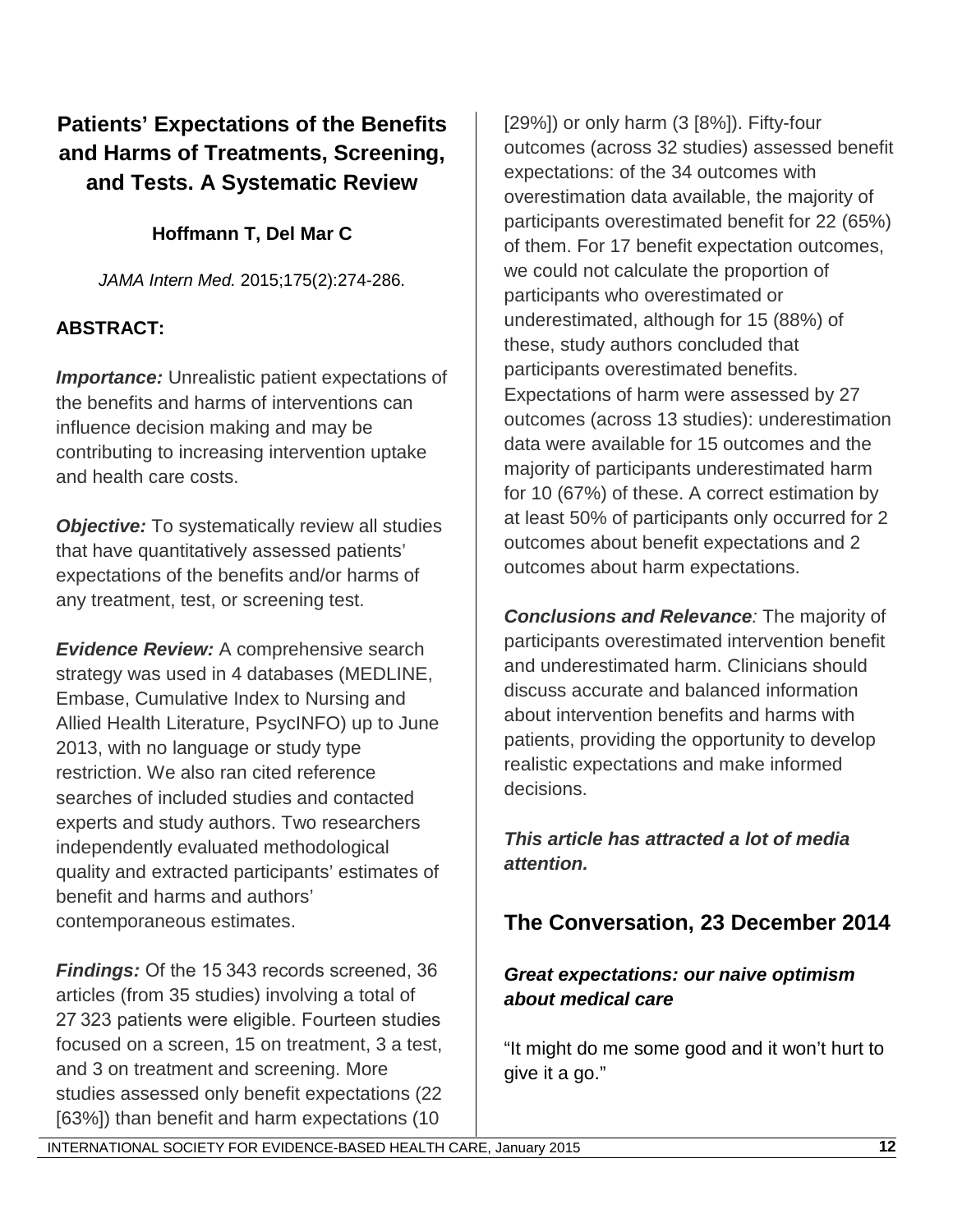#### How often have you heard a phrase like this?



Most people overestimate the benefits and underestimate the harms of medical intervention[. Barbara M./Flickr,](https://www.flickr.com/photos/cannnela/4614340819) [CC BY](http://creativecommons.org/licenses/by/4.0/)

Most people have naïve optimism about medical care. That's the finding of a systematic review of all available research on common medical treatments we published today in the journal JAMA Internal Medicine.

To read the full article online, go to: [https://theconversation.com/great](https://theconversation.com/great-expectations-our-naive-optimism-about-medical-care-33845)[expectations-our-naive-optimism-about](https://theconversation.com/great-expectations-our-naive-optimism-about-medical-care-33845)[medical-care-33845](https://theconversation.com/great-expectations-our-naive-optimism-about-medical-care-33845)

### **Health Report, ABC Radio, 9 February 2015**

Assoc. Prof. T. Hoffmann and Prof. C. Del Mar was interviewed by Dr. Norman Swan from the Health Report on ABC Radio on their published paper.

For more information and to listen to the interview, go to:

[http://www.abc.net.au/radionational/programs/h](http://www.abc.net.au/radionational/programs/healthreport/patients27-expectations-of-the-benefits-and-harms-of-treatment/6072402) [ealthreport/patients27-expectations-of-the](http://www.abc.net.au/radionational/programs/healthreport/patients27-expectations-of-the-benefits-and-harms-of-treatment/6072402)[benefits-and-harms-of-treatment/6072402](http://www.abc.net.au/radionational/programs/healthreport/patients27-expectations-of-the-benefits-and-harms-of-treatment/6072402)

## **Resources & Reviews**

### **Where can you go to find systematic reviews now funding for DARE has ceased?**

#### **Sarah Thorning and John Rathbone**

[Database of Reviews of Effects \(DARE\)](http://www.crd.york.ac.uk/crdweb/) was a reliable source for finding systematic reviews. In addition to their weekly comprehensive search of multiple databases using a sensitive filter for finding systematic reviews, they tracked websites of organisations that produced systematic reviews and hand searched some high impact journals. However with cessation of funding the last records were added at the end of 2014. The statement on the [Centre for Reviews and Dissemination](http://www.crd.york.ac.uk/crdweb/)  [\(CRD\)](http://www.crd.york.ac.uk/crdweb/) website suggests this archive will remain – but for how long? This raises the question of where do you go now to find systematic reviews?

Other sources indexing systematic reviews exist but are they as comprehensive as DARE? You could try [Epistemonikos](http://www.epistemonikos.org/) which has a simple to use search interface for finding systematic reviews and links to the primary studies used in those reviews. Epistemonikos provides a [list of the sources](http://www.epistemonikos.org/en/about_us/#search_strategies) they use to build the database and this appears to be quite comprehensive. [PubMed Health](http://www.ncbi.nlm.nih.gov/pubmedhealth) specialises in clinical effectiveness reviews and links to the systematic reviews of a number of *information* [partners](http://www.ncbi.nlm.nih.gov/pubmedhealth/about/) as well as to PubMed records. [Trip](http://www.tripdatabase.com/) is a search engine with the option of filtering searches to identify systematic reviews. The filter works by linking to specific systematic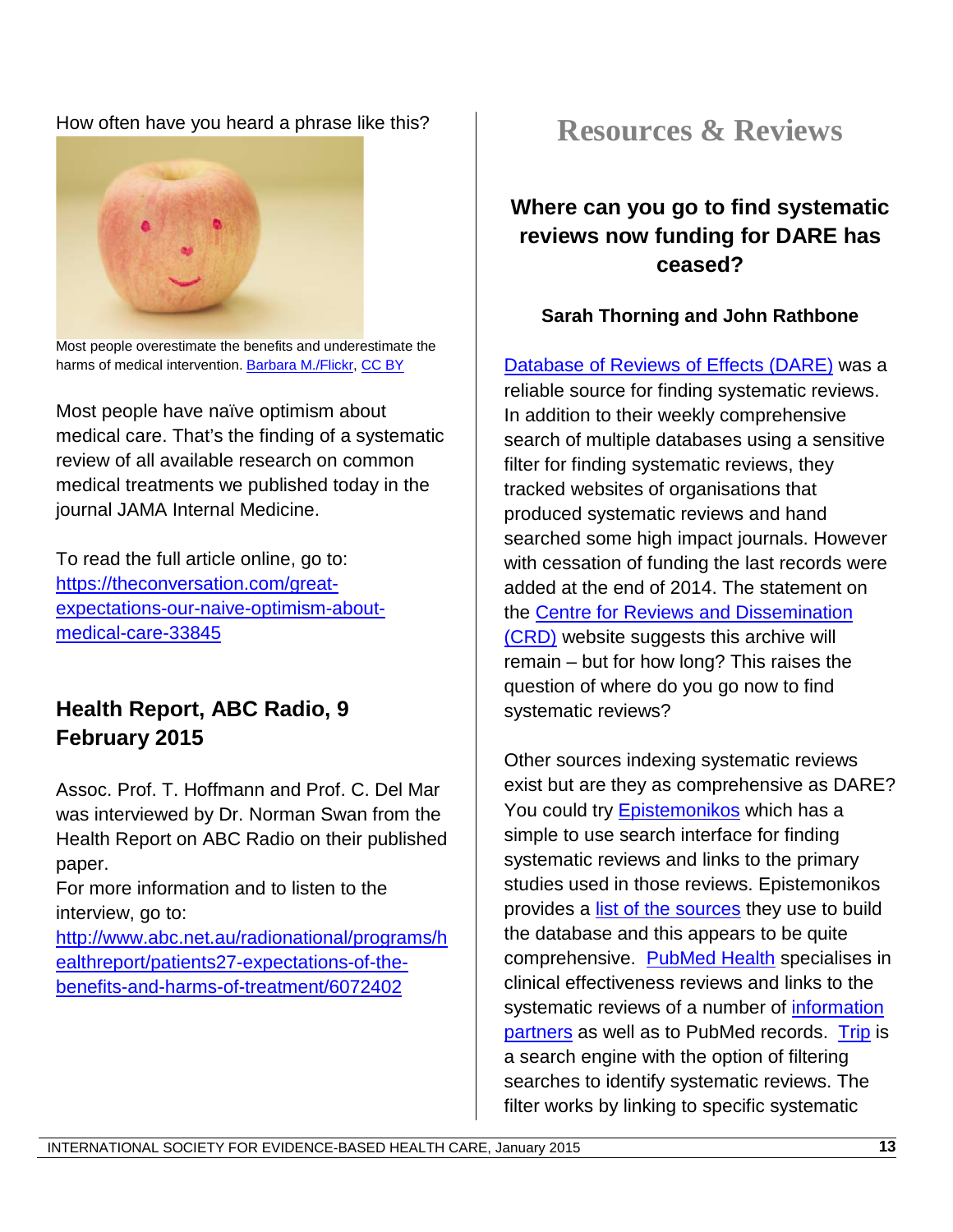review websites rather than filtering by type of article. Currently these three sources could probably been seen as the most comprehensive replacements for DARE.

Other resources include, the **Cochrane Library** for healthcare reviews, [Campbell Collaboration](http://www.campbellcollaboration.org/about_us/index.php) for reviews of social interventions and the **EPPI** [Centre](http://eppi.ioe.ac.uk/cms/Default.aspx?tabid=56) who produce reviews covering both healthcare and social topics. Databases such as the freely available PubMed or subscription based Embase, CINAHL and PsycInfo may be searched in combination with the programs own inbuilt filters or limits for reviews.

Alternatively you could combine your topic search with one of the validated systematic review filters described on the [InterTASC](https://sites.google.com/a/york.ac.uk/issg-search-filters-resource/filters-to-identify-systematic-reviews)  [Information Specialists Sub-Group \(ISSG\)](https://sites.google.com/a/york.ac.uk/issg-search-filters-resource/filters-to-identify-systematic-reviews) search filters resource.

And see [Prospero](http://www.crd.york.ac.uk/prospero/) – for prospectively registered reviews!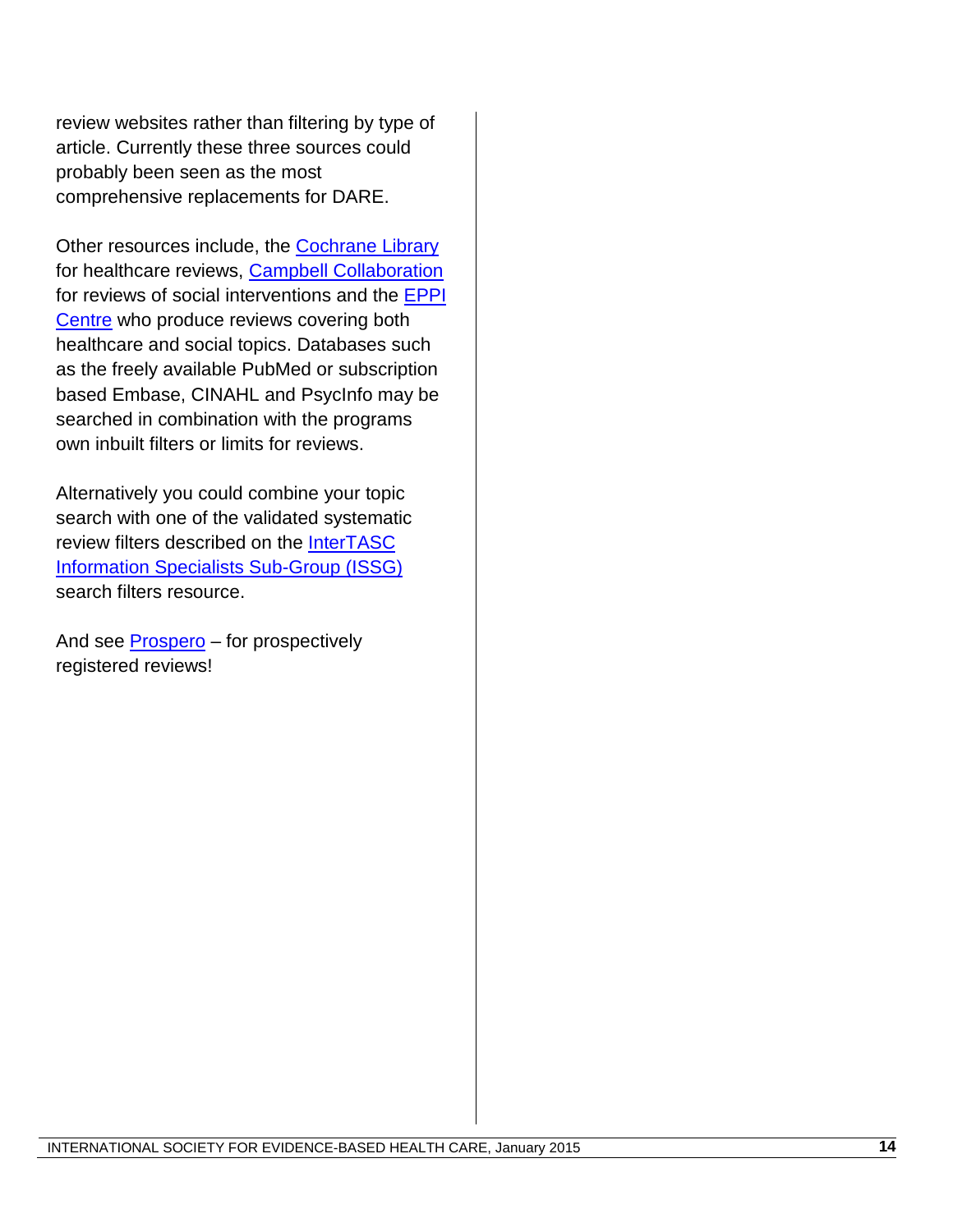## **Workshops & Conferences**



On behalf of the International Society for Evidence Based Health Care [\(ISEHC\)](http://www.isehc.net/) and the International Shared Decision-Making (ISDM) group we warmly invite you to attend the joint ISDM/ISEHC Conference in Sydney, 2015.

\_\_\_\_\_\_\_\_\_\_\_\_\_\_\_\_\_\_\_\_\_\_\_\_\_\_\_\_\_\_\_

\_\_\_\_\_\_\_\_\_\_\_\_\_\_\_\_\_\_\_\_\_\_\_\_\_\_\_\_\_\_\_

\_\_\_\_\_\_\_\_\_\_\_\_\_\_\_\_\_\_\_\_\_\_\_\_\_\_\_\_\_\_\_

This will be a landmark event in the evolution of both evidence-based health care and shared decision making, which have much to contribute to each other and to better care for patients. This is an important opportunity for you to enjoy the fellowship of likeminded colleagues as well as enjoying the many pleasures of Sydney.

#### **Key dates:**

Abstract submissions deadline: Closed Notification of abstract acceptance: March 2015 Early bird registration closes: 17 April 2015 **Conference dates: 19-22 July 2015**

For more information, visit our website at:<http://www.isdm-isehc2015.org/>

### **7th EBHC International Conference, Sicily,**

### **28th – 31st October 2015**

We are delighted to invite you to the **7th International Conference of EBHC Teachers & Developers** hosted by GIMBE Foundation. Built on 6 previous highly successful meetings, the Conference is an excellent opportunity to network with worldwide EBHC teachers and developers in the wonderful frame of **Taormina, the pearl of the Mediterranean Sea**.



#### **Key dates:**

| 31 March 2015:     | Abstract submissions deadline       |
|--------------------|-------------------------------------|
| 30 April 2015:     | Notification of abstract acceptance |
| 31 May 2015:       | Early registration deadline         |
| 30 September 2015: | Cancellation refund deadline        |

For more information, visit our website at<http://www.ebhc.org/>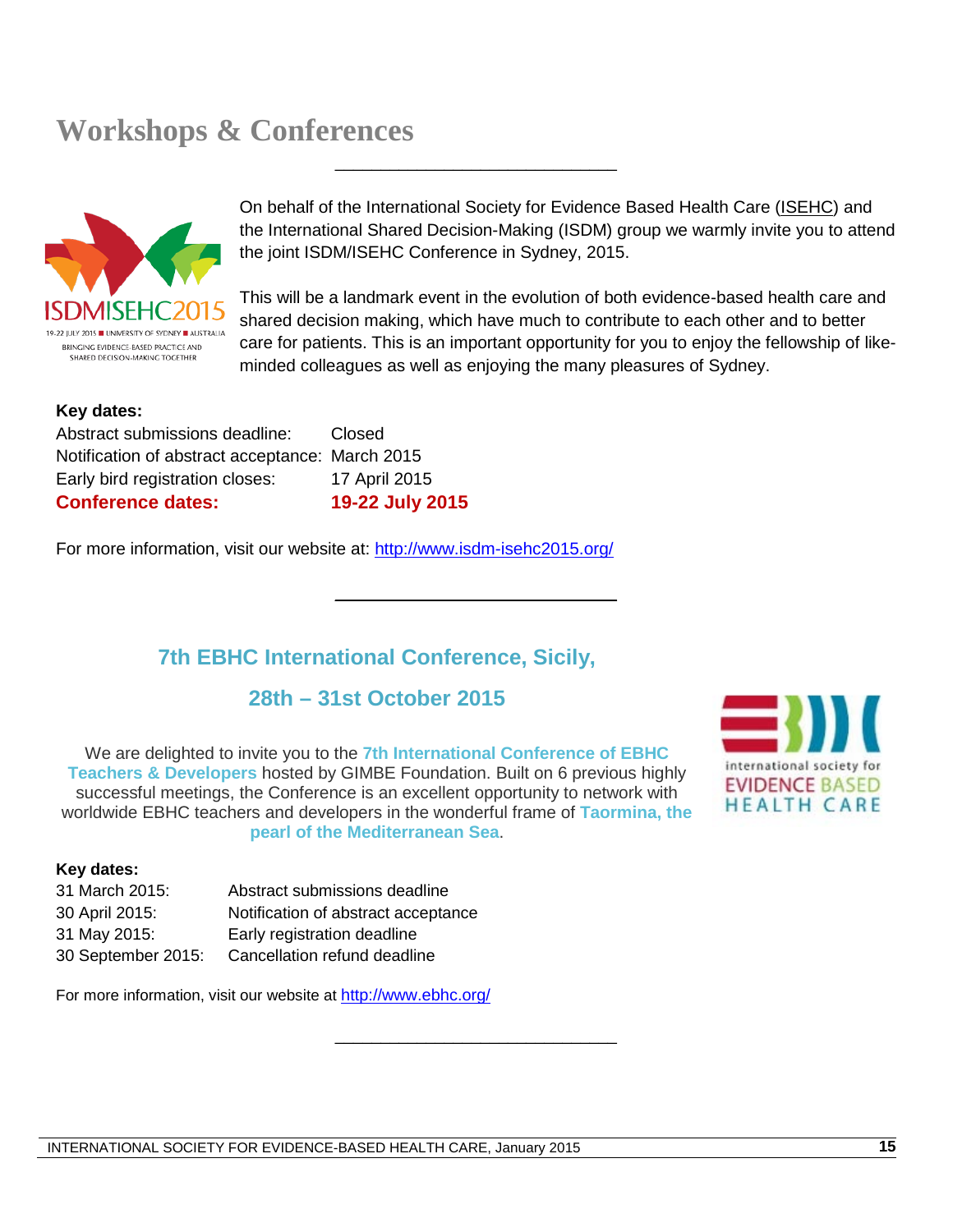

## **Research Waste / EQUATOR Conference 2015, Edinburgh, UK - 28-30 September 2015**

Venue: John McIntyre Conference Centre, Edinburgh, UK

#### **Conference aims**

- (1) Review the progress made by research regulators, academic institutions, researchers, funders, and publishers against Research Waste series recommendations
- (2) Presentations and posters on problems and potential solutions aimed at making research production more efficient and better reported
- (3) Develop a consensus statement and action plan for making progress against Research Waste series recommendations

**Local organising committee:** Judi Clarke, Rustam Al-Shahi Salman, Malcolm Macleod

**Programme committee:** EQUATOR: Doug Altman, Philippe Ravaud, David Moher, Ana Marusic, Iveta Simera WASTE: Paul Glasziou, Iain Chalmers, Rustam Al-Shahi Salman, Malcolm Macleod, John Ioannidis, An-Wen Chan

**Conference website: <http://researchwaste.net/research-wasteequator-conference/>**

**Contact:** To register your interest in the conference and to receive more information when it becomes available please email: Ms Judi Clarke (**[Judi.Clarke@ed.ac.uk](mailto:Judi.Clarke@ed.ac.uk)**)

\_\_\_\_\_\_\_\_\_\_\_\_\_\_\_\_\_\_\_\_\_\_\_\_\_\_\_\_\_\_\_

#### **Third Preventing Overdiagnosis Conference**

Following the sell-out 2014 conference, we are pleased to announce a third Preventing Overdiagnosis conference in the State of Washington DC, US September 1st – 3rd 2015. POD2015 is hosted by the National institutes of Health, National Cancer Institute.

Registration and Call for Abstracts are open.

Deadline for abstract submission: March 31st 2015

Sign up to the mailing list and receive notifications or visit their website for more information.

\_\_\_\_\_\_\_\_\_\_\_\_\_\_\_\_\_\_\_\_\_\_\_\_\_\_\_\_\_\_\_

#### **<http://www.preventingoverdiagnosis.net/>**

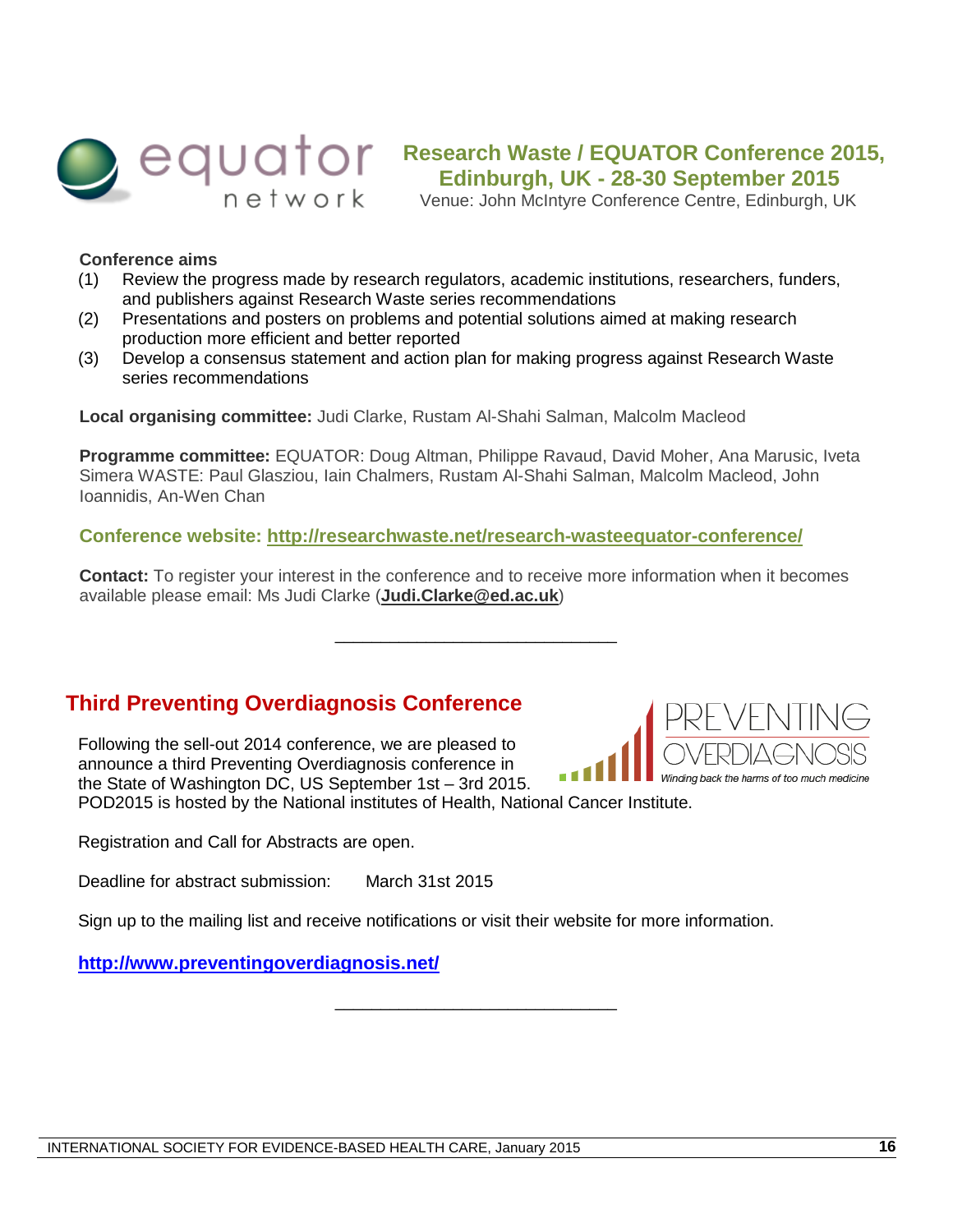



Filtering the information overload for better decisions 3rd - 7th October 2015

#### **Key dates:**

| 11 February 2015          |
|---------------------------|
| 11 March 2015             |
| 25 March 2015 (11am, CET) |
| 13 May 2015               |
| 22 July 2015 (11am, CEST) |
| 26 August 2015            |

Open call for abstracts and workshops Early registration opens Abstracts and workshop submission deadline Abstract and workshop notification Early registration closes Workshop and meeting sign-up Registration cancellation deadline 9 September 2015 Registration closes

> **Website: <https://colloquium.cochrane.org/>**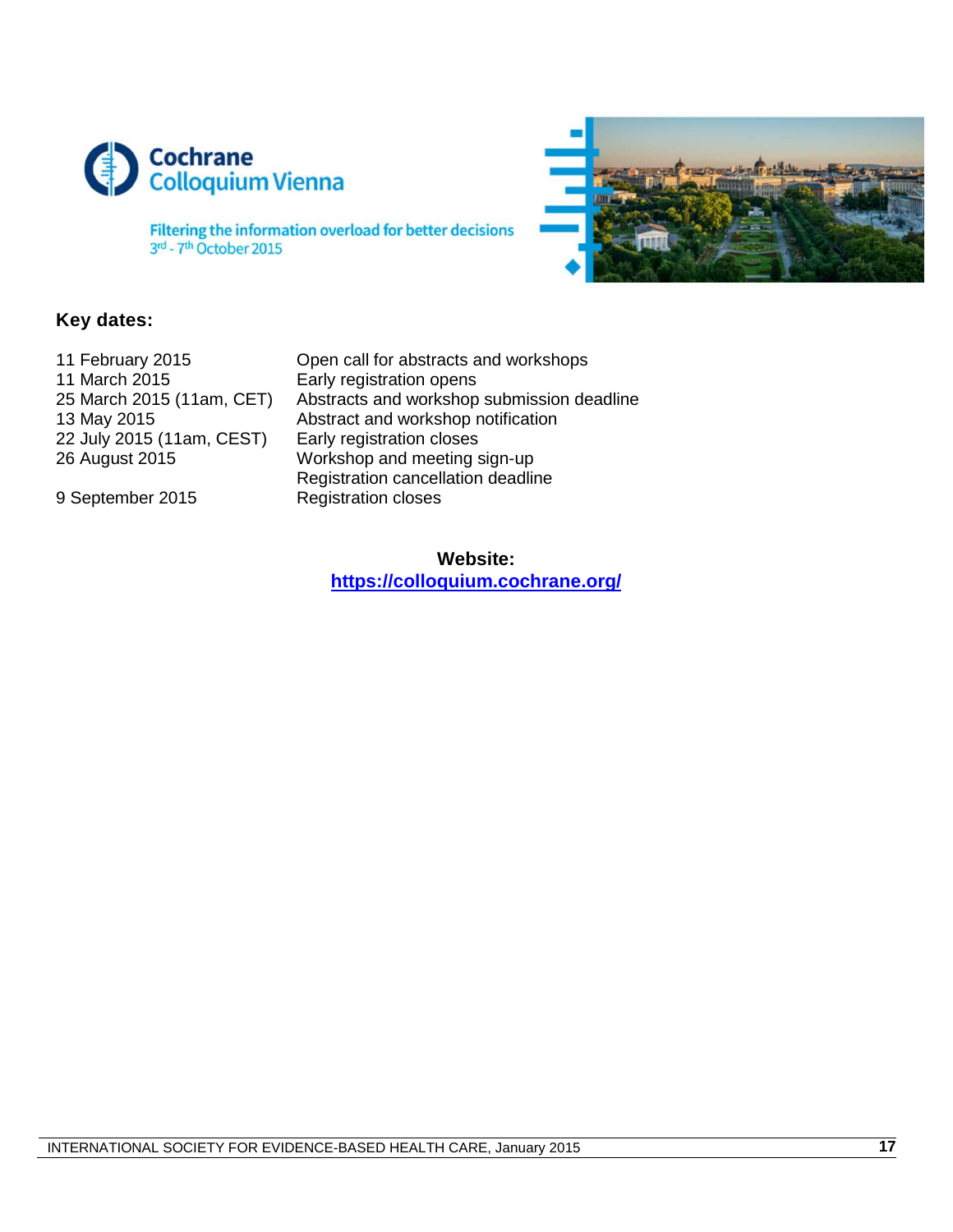#### **EDITORS**

#### *Jason Busse*

Assistant Professor, Clinical Epidemiology & Biostatistics McMaster University, Faculty of Health Sciences Clinical Epidemiology & Biostatistics 1280 Main Street West, HSC-2C12 Hamilton, ON L8S 4K1 **[j.busse@rogers.com](mailto:j.busse@rogers.com)**

#### *Paul Glasziou*

Professor of Evidence-Based Medicine Director of the Centre for Research in Evidence-Based Practice Bond University Qld, Australia 4229 **[pglaszio@bond.edu.au](mailto:pglaszio@bond.edu.au)**

#### *Gordon Guyatt*

Professor, Clinical Epidemiology & Biostatistics McMaster University, Faculty of Health Sciences Clinical Epidemiology & Biostatistics 1280 Main Street West, HSC-2C12 Hamilton, ON L8S 4K1 **[guyatt@mcmaster.ca](mailto:guyatt@mcmaster.ca)**

#### **SECTION CONTRIBUTORS**

#### **Editorials:**

Hilda Bastian – [hilda.bastian@nih.gov](mailto:hilda.bastian@nih.gov) Paul Glasziou – [pglaszio@bond.edu.au](mailto:pglaszio@bond.edu.au) Melissa Vaught - [melissa.vaught@nih.gov](mailto:melissa.vaught@nih.gov)

**Teaching Tips:** Dragan Ilic – [dragan.ilic@monash.edu](mailto:dragan.ilic@monash.edu)

**Research & Reviews:** Malene Hansen – [mhansen@bond.edu.au](mailto:mhansen@bond.edu.au) Tammy Hoffmann – [thoffmann@bond.edu.au](mailto:thoffmann@bond.edu.au)

**Resources & Reviews:** Sarah Thorning - [sthorning@bond.edu.au](mailto:sthorning@bond.edu.au)

#### **EDITORIAL ASSISTANT**

*Melanie Vermeulen* Research Administration Assistant Centre for Research in Evidence-Based Practice Bond University Qld, Australia 4229 **[mvermeul@bond.edu.au](mailto:mvermeul@bond.edu.au)**